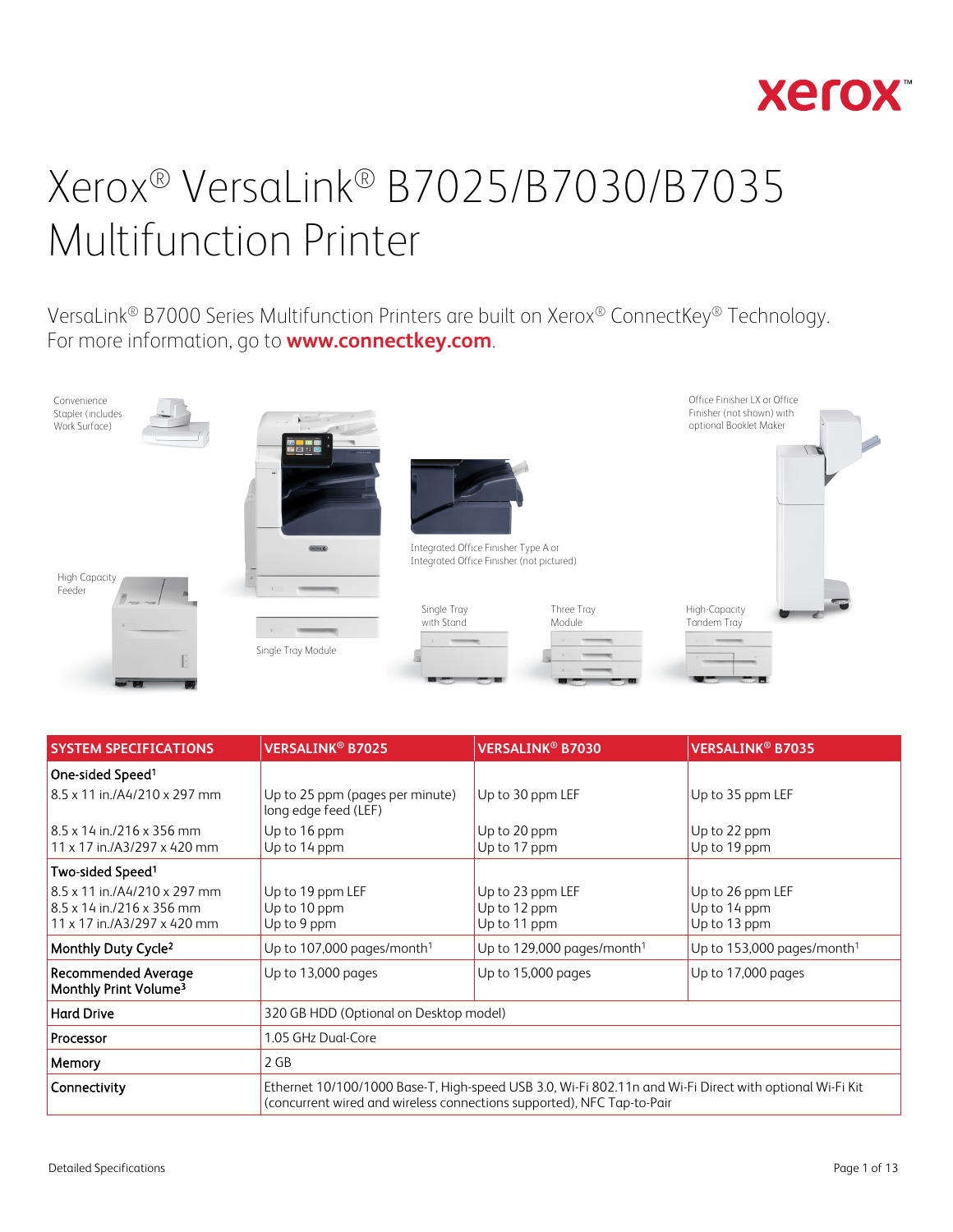| <b>Controller Features</b>                                     | Unified Address Book, Configuration Cloning, Scan Preview, Xerox Extensible Interface Platform®, Xerox® App<br>Gallery App, Xerox® Standard Accounting Tool, Network Accounting Enabled, Role Based Permissions,<br>Convenience Authentication Enabled, Online Support |                                                      |                     |                     |  |  |
|----------------------------------------------------------------|------------------------------------------------------------------------------------------------------------------------------------------------------------------------------------------------------------------------------------------------------------------------|------------------------------------------------------|---------------------|---------------------|--|--|
| <b>User Interface Languages</b>                                | English, French, Italian, German, Spanish, Brazilian Portuguese, Russian, Dutch, Swedish, Danish, Finnish,<br>Norwegian, Greek, Turkish, Polish, Czech, Hungarian, Romanian, Catalan, Ukrainian, Croatian                                                              |                                                      |                     |                     |  |  |
| <b>DEVICE SPECIFICATIONS</b>                                   |                                                                                                                                                                                                                                                                        |                                                      |                     |                     |  |  |
| <b>ELECTRICAL REQUIREMENTS</b>                                 |                                                                                                                                                                                                                                                                        |                                                      |                     |                     |  |  |
| <b>North America</b>                                           | Voltage: 110-127 V -10%/+6%                                                                                                                                                                                                                                            |                                                      |                     |                     |  |  |
|                                                                | Frequency: 50/60 Hz +/-3%, 12A                                                                                                                                                                                                                                         |                                                      |                     |                     |  |  |
| <b>Europe and Other Geographies</b>                            | Voltage: 220-240 V +/- 10%                                                                                                                                                                                                                                             |                                                      |                     |                     |  |  |
|                                                                | Frequency: 50 Hz +/-3%, 8A                                                                                                                                                                                                                                             |                                                      |                     |                     |  |  |
| <b>POWER CONSUMPTION</b>                                       |                                                                                                                                                                                                                                                                        |                                                      |                     |                     |  |  |
| Printing <sup>4</sup>                                          |                                                                                                                                                                                                                                                                        | 25 ppm = 1.1 kWh; 30 ppm = 1.5 kWh; 35 ppm = 1.7 kWh |                     |                     |  |  |
| <b>Standby Mode<sup>4</sup></b>                                | 110V: 83 watts or less; For 220V: 86 watts or less                                                                                                                                                                                                                     |                                                      |                     |                     |  |  |
| Sleep Mode <sup>4</sup>                                        | 0.81 Watts or less                                                                                                                                                                                                                                                     |                                                      |                     |                     |  |  |
| <b>OPERATING ENVIRONMENT</b>                                   |                                                                                                                                                                                                                                                                        |                                                      |                     |                     |  |  |
| <b>Required Temperature</b><br>Range (Storage)                 | 32° to 95° F (0° to 35° C)                                                                                                                                                                                                                                             |                                                      |                     |                     |  |  |
| <b>Required Temperature</b><br>Range (Operating)               | 50 to 90° F (10 to 32° C)                                                                                                                                                                                                                                              |                                                      |                     |                     |  |  |
| <b>Required Relative Humidity</b>                              | 10% to 85%                                                                                                                                                                                                                                                             |                                                      |                     |                     |  |  |
| <b>Sound Power Levels</b>                                      | Printing: 6.75 B(A) or less                                                                                                                                                                                                                                            |                                                      |                     |                     |  |  |
|                                                                | • 25 ppm = $6.54 B(A)$ ; 30 ppm = $6.70 B(A)$ ; 35 ppm = $6.75 B(A)$                                                                                                                                                                                                   |                                                      |                     |                     |  |  |
|                                                                | Standby: 4.10 B(A) or less                                                                                                                                                                                                                                             |                                                      |                     |                     |  |  |
|                                                                | • 25 ppm = 4.10 B(A); 30 ppm = 4.10 B(A); 35 ppm = 4.10 B(A)                                                                                                                                                                                                           |                                                      |                     |                     |  |  |
|                                                                | Full System (including Finisher and HCF)                                                                                                                                                                                                                               |                                                      |                     |                     |  |  |
|                                                                | Printing: 25 ppm = 7.22 B(A); 30 ppm = 7.37 B(A); 35 ppm = 7.46 B(A)<br>Standby: 25 ppm = 6.54 B(A); 30 ppm = 6.70 B(A); 35 ppm = 6.75 B(A)                                                                                                                            |                                                      |                     |                     |  |  |
| <b>Sound Pressure Levels</b>                                   |                                                                                                                                                                                                                                                                        |                                                      |                     |                     |  |  |
|                                                                | Printing: 50.0 dB(A)                                                                                                                                                                                                                                                   |                                                      |                     |                     |  |  |
|                                                                | • 25 ppm = 49.4 dB(A); 30 ppm = 49.7 dB(A); 35 ppm = 50.0 dB(A)<br>Standby: 16.4 dB(A)                                                                                                                                                                                 |                                                      |                     |                     |  |  |
|                                                                | 25 ppm = 16.4 dB(A); 30 ppm = 16.4 dB(A); 35 ppm = 16.0 dB(A)                                                                                                                                                                                                          |                                                      |                     |                     |  |  |
|                                                                | Full System (including Finisher and HCF)                                                                                                                                                                                                                               |                                                      |                     |                     |  |  |
|                                                                | Printing: 25 ppm = 53.4 dB(A); 30 ppm = 53.6 dB(A); 35 ppm = 54.0 dB(A)<br>Standby: 25 ppm = 16.0 dB(A); 30 ppm = 16.0 dB(A); 35 ppm = 15.7 dB(A)                                                                                                                      |                                                      |                     |                     |  |  |
| Boot Time (from Off to UI Ready)                               | As fast as 98 seconds                                                                                                                                                                                                                                                  |                                                      |                     |                     |  |  |
| Warm-up Time (from Sleep to<br>UI Ready)                       | As fast as 12 seconds                                                                                                                                                                                                                                                  |                                                      |                     |                     |  |  |
| <b>DIMENSIONS AND WEIGHT</b><br>(UNPACKAGED)                   | <b>WIDTH</b>                                                                                                                                                                                                                                                           | <b>DEPTH</b>                                         | <b>HEIGHT</b>       | <b>WEIGHT</b>       |  |  |
| <b>Base Unit</b>                                               | 23.23 in./590 mm                                                                                                                                                                                                                                                       | 26.41 in./670.8 mm                                   | 30.23 in./767.9 mm  | 113.1 lbs./51.3 kg  |  |  |
| Base Unit with Single Tray with<br><b>Stand Module</b>         | 24.24 in./615.7 mm                                                                                                                                                                                                                                                     | 26.41 in./670.8 mm                                   | 44.04 in./1118.6 mm | 168.21 lbs./75.8 kg |  |  |
| <b>Base Unit with High Capacity</b><br><b>Tandem Tray Unit</b> | 24.24 in./615.7 mm                                                                                                                                                                                                                                                     | 26.41 in./670.8 mm                                   | 44.04 in./1118.6 mm | 193.35 lbs./87.2 kg |  |  |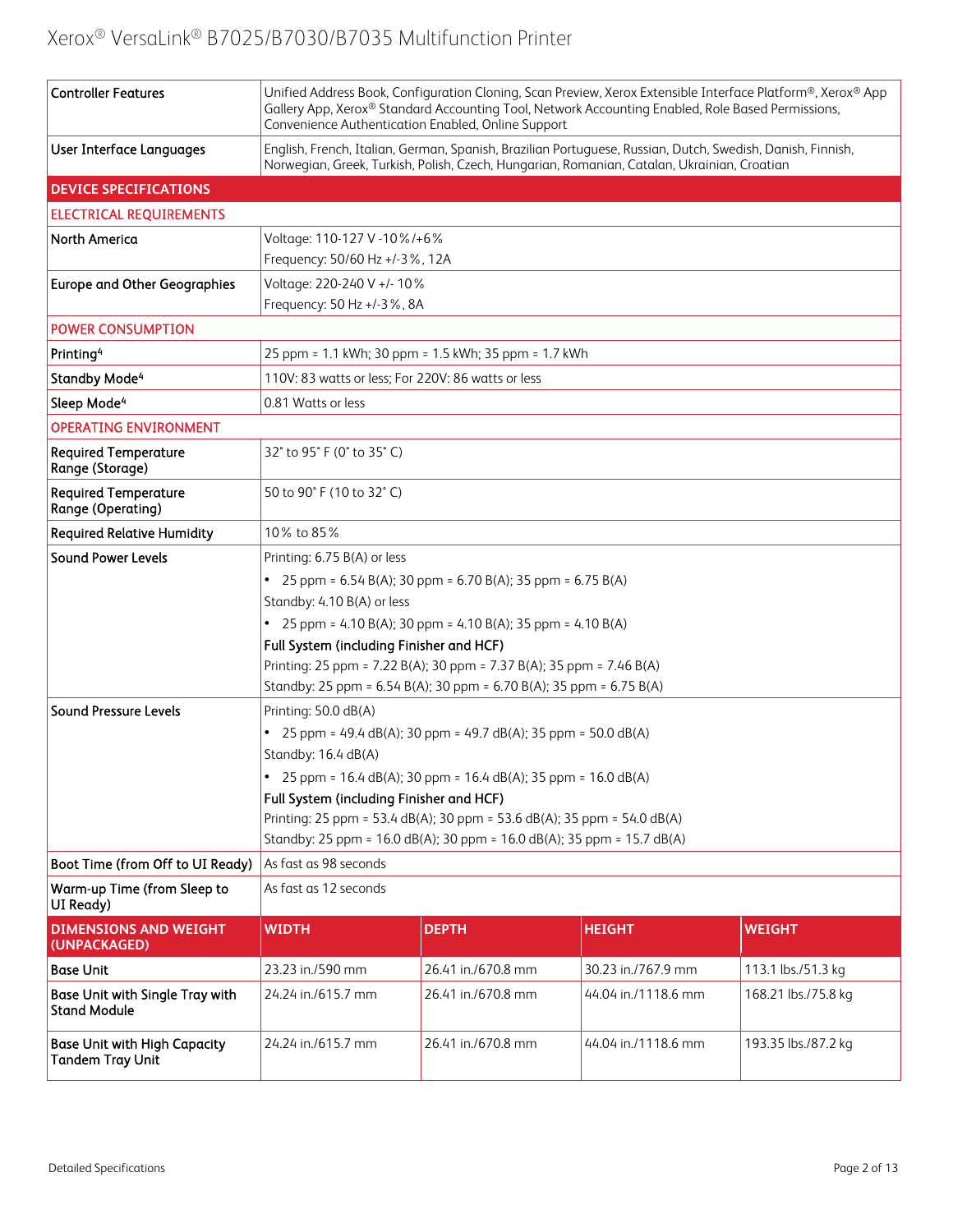| Base Unit with Three Tray Module 45.22 in./1148.6 mm<br>and Office Finisher<br>(with Booklet Maker)   |                                                                                                                                                                                                                                                                                                                                                                                                                                                                                                                                                                                                                                                                                                                                                                                                                                                                                | 26.7 in./678.6 mm                  | 44.04 in./1118.6 mm | 273.81 lbs./124.2 kg               |  |
|-------------------------------------------------------------------------------------------------------|--------------------------------------------------------------------------------------------------------------------------------------------------------------------------------------------------------------------------------------------------------------------------------------------------------------------------------------------------------------------------------------------------------------------------------------------------------------------------------------------------------------------------------------------------------------------------------------------------------------------------------------------------------------------------------------------------------------------------------------------------------------------------------------------------------------------------------------------------------------------------------|------------------------------------|---------------------|------------------------------------|--|
| Base Unit with Three Tray Module 47.0 in./1194.0 mm<br>and Office Finisher LX<br>(with Booklet Maker) |                                                                                                                                                                                                                                                                                                                                                                                                                                                                                                                                                                                                                                                                                                                                                                                                                                                                                | 26.8 in./681.8 mm                  | 44.04 in./1118.6 mm | 249.12 lbs./113.0 kg               |  |
| <b>CERTIFICATIONS</b>                                                                                 |                                                                                                                                                                                                                                                                                                                                                                                                                                                                                                                                                                                                                                                                                                                                                                                                                                                                                |                                    |                     |                                    |  |
| To view the latest list of certifications, go to www.xerox.com/OfficeCertifications.                  |                                                                                                                                                                                                                                                                                                                                                                                                                                                                                                                                                                                                                                                                                                                                                                                                                                                                                |                                    |                     |                                    |  |
| <b>PRINT</b>                                                                                          | <b>VERSALINK<sup>®</sup> B7025</b>                                                                                                                                                                                                                                                                                                                                                                                                                                                                                                                                                                                                                                                                                                                                                                                                                                             | <b>VERSALINK<sup>®</sup> B7030</b> |                     | <b>VERSALINK<sup>®</sup> B7035</b> |  |
| First-Print-Out Time                                                                                  | As fast as 10.4 seconds                                                                                                                                                                                                                                                                                                                                                                                                                                                                                                                                                                                                                                                                                                                                                                                                                                                        | As fast as 9.1 seconds             |                     | As fast as 9.1 seconds             |  |
| <b>Print Resolution</b>                                                                               | Up to 1200 x 1200 dpi                                                                                                                                                                                                                                                                                                                                                                                                                                                                                                                                                                                                                                                                                                                                                                                                                                                          |                                    |                     |                                    |  |
| <b>Page Description Languages</b>                                                                     | PCL® 5e, 6<br>PDF<br><b>XPS</b><br><b>TIFF</b><br><b>JPEG</b><br>HP-GL<br>Adobe <sup>®</sup> PostScript <sup>®</sup> 3 <sup>™</sup> (Optional)                                                                                                                                                                                                                                                                                                                                                                                                                                                                                                                                                                                                                                                                                                                                 |                                    |                     |                                    |  |
| Maximum Print Area                                                                                    | 4 mm from Lead edge of paper, 2 mm from Side and Trail edges of paper                                                                                                                                                                                                                                                                                                                                                                                                                                                                                                                                                                                                                                                                                                                                                                                                          |                                    |                     |                                    |  |
| <b>Print Features</b>                                                                                 | <b>Application Defaults</b><br>Banner Pages Enable/Disable<br><b>Bi-directional Real-time Status</b><br><b>Booklet Layout</b><br>Draft Mode<br>Finishing (requires finishing)<br>Fit to New Paper Size<br>Job Identification (Print ID or Banner, Print ID in margins on first page only or all pages)<br>Job Monitoring (Client or Local User Interface)<br>LAN Fax (requires Fax Kit)<br>N-up Page Layout (up to 16 pages per sheet)<br>Paper Selection by Attribute<br>Personal Print<br>Print Around Enable/Disable<br>Print from USB<br>Sample Set<br>Saved Job<br>Scaling<br>Secure Print<br>Skip Blank Pages<br>Special Pages (exception page programming: covers, inserts, exceptions pages)<br>Store and Recall Driver Settings<br>Stored Jobs Deletion<br>Two-sided Printing (as default)<br>Watermark (predefined and custom)<br><b>Earth Smart Driver Settings</b> |                                    |                     |                                    |  |
| <b>Print from USB</b>                                                                                 | Allows walk-up printing from Type A USB port<br>Supports direct printing from computer via Type B USB port<br>Supported file formats: PDF, JPEG, TIFF, XPS, PDF/A                                                                                                                                                                                                                                                                                                                                                                                                                                                                                                                                                                                                                                                                                                              |                                    |                     |                                    |  |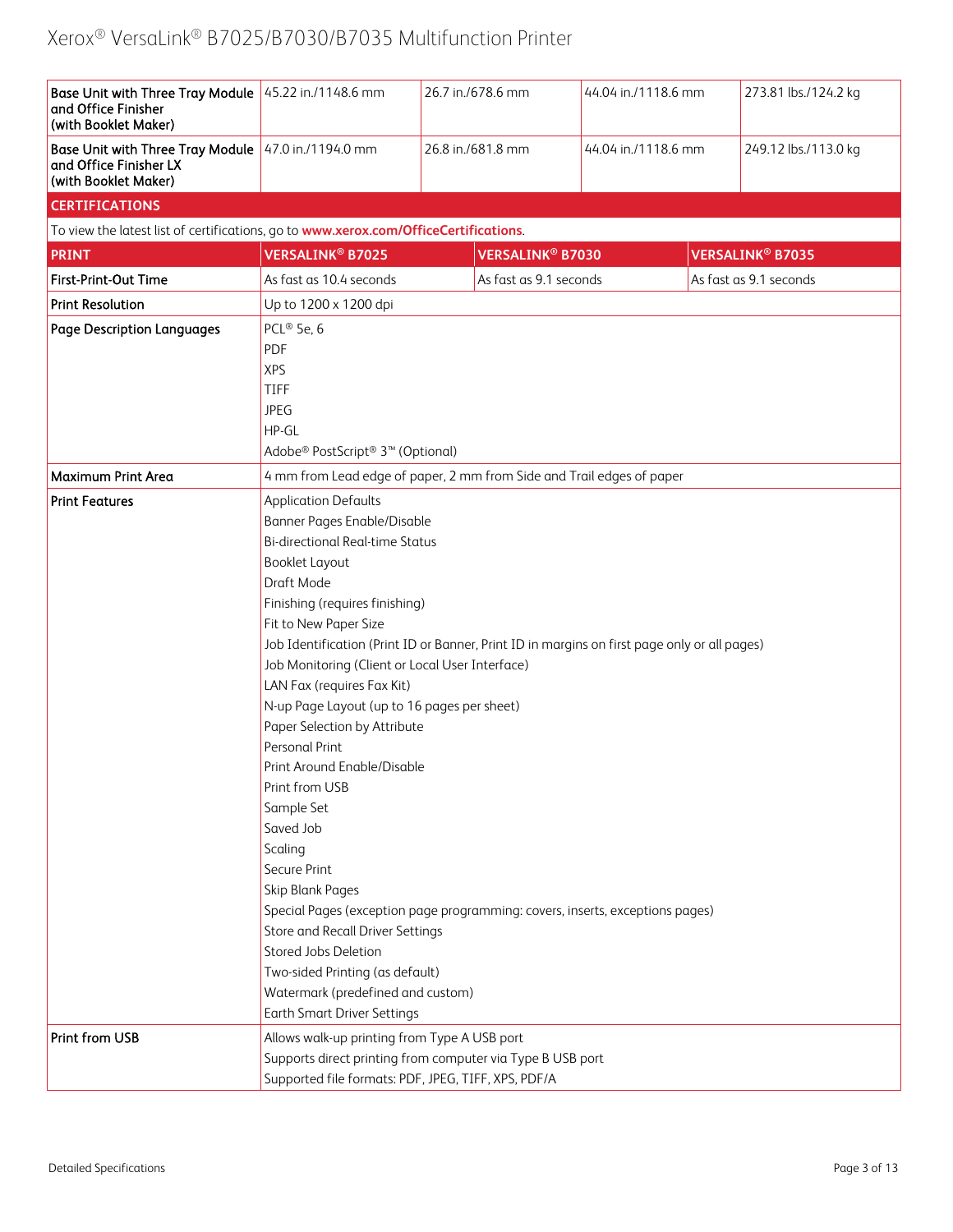| <b>Operating Systems</b>             | Windows <sup>®</sup> 7, 8, 8.1, 10                                                                                                                                                                                                                                                                                                                                                                                                  |                                                                                                                                                                                                                                                                                                 |                                                         |  |
|--------------------------------------|-------------------------------------------------------------------------------------------------------------------------------------------------------------------------------------------------------------------------------------------------------------------------------------------------------------------------------------------------------------------------------------------------------------------------------------|-------------------------------------------------------------------------------------------------------------------------------------------------------------------------------------------------------------------------------------------------------------------------------------------------|---------------------------------------------------------|--|
|                                      |                                                                                                                                                                                                                                                                                                                                                                                                                                     | Windows Server 2008 SP2, Server 2008 R2 SP1, Server 2012, Server 2012 R2, Server 2016                                                                                                                                                                                                           |                                                         |  |
|                                      | Mac OS <sup>®</sup> version 10.12, 10.13                                                                                                                                                                                                                                                                                                                                                                                            |                                                                                                                                                                                                                                                                                                 |                                                         |  |
|                                      | Citrix®                                                                                                                                                                                                                                                                                                                                                                                                                             |                                                                                                                                                                                                                                                                                                 |                                                         |  |
|                                      | Redhat <sup>®</sup> Enterprise Linux <sup>®</sup>                                                                                                                                                                                                                                                                                                                                                                                   |                                                                                                                                                                                                                                                                                                 |                                                         |  |
|                                      | Fedora Core                                                                                                                                                                                                                                                                                                                                                                                                                         |                                                                                                                                                                                                                                                                                                 |                                                         |  |
|                                      | <b>IBM® AIX®</b>                                                                                                                                                                                                                                                                                                                                                                                                                    |                                                                                                                                                                                                                                                                                                 |                                                         |  |
|                                      | HP-UX®                                                                                                                                                                                                                                                                                                                                                                                                                              |                                                                                                                                                                                                                                                                                                 |                                                         |  |
|                                      | Oracle <sup>®</sup> Solaris                                                                                                                                                                                                                                                                                                                                                                                                         |                                                                                                                                                                                                                                                                                                 |                                                         |  |
|                                      | <b>SUSE®</b>                                                                                                                                                                                                                                                                                                                                                                                                                        |                                                                                                                                                                                                                                                                                                 |                                                         |  |
|                                      | SAP®                                                                                                                                                                                                                                                                                                                                                                                                                                |                                                                                                                                                                                                                                                                                                 |                                                         |  |
|                                      | Downloads page and specify your device at www.support.xerox.com.                                                                                                                                                                                                                                                                                                                                                                    | Note: For information about supported versions for the above operating systems, please visit our Drivers &                                                                                                                                                                                      |                                                         |  |
| <b>Fonts</b>                         | PostScript fonts: 136                                                                                                                                                                                                                                                                                                                                                                                                               |                                                                                                                                                                                                                                                                                                 |                                                         |  |
|                                      | PCL fonts: 83                                                                                                                                                                                                                                                                                                                                                                                                                       |                                                                                                                                                                                                                                                                                                 |                                                         |  |
| Xerox® Global Print Driver®          |                                                                                                                                                                                                                                                                                                                                                                                                                                     | A truly universal print driver that lets IT administrators install, upgrade and manage Xerox® and non-Xerox<br>devices from a single driver. It provides a consistent, easy-to-use interface for end-users, reducing the number<br>of support calls, and simplifying print services management. |                                                         |  |
| Xerox <sup>®</sup> Pull Print Driver | Makes it easy for IT managers to qualify, deploy and manage all print devices using a single driver in a Pull<br>Print environment. Uses a single queue and single driver. The Xerox® Pull Print Driver extends convenience<br>across a broad range of printing assets. IT administrators no longer need to manage and configure multiple<br>drivers. Used in conjunction with Equitrac Office®, Ysoft® SafeQ®, Pharos® and others. |                                                                                                                                                                                                                                                                                                 |                                                         |  |
| <b>COPY</b>                          | <b>VERSALINK<sup>®</sup> B7025</b>                                                                                                                                                                                                                                                                                                                                                                                                  | <b>VERSALINK<sup>®</sup> B7030</b>                                                                                                                                                                                                                                                              | <b>VERSALINK<sup>®</sup> B7035</b>                      |  |
| <b>Document Scanner</b>              | 110-sheet Single Pass Duplex Automatic Document Feeder (DADF)                                                                                                                                                                                                                                                                                                                                                                       |                                                                                                                                                                                                                                                                                                 |                                                         |  |
| <b>Document Scanner Size</b>         | Platen: Up to 13.1 x 17.2 in./332.0 x 437 mm                                                                                                                                                                                                                                                                                                                                                                                        |                                                                                                                                                                                                                                                                                                 |                                                         |  |
|                                      | DADF: Up to 11.7 x 17 in./297 x 431.8 mm                                                                                                                                                                                                                                                                                                                                                                                            |                                                                                                                                                                                                                                                                                                 |                                                         |  |
| Simplex Copy Speed                   | Up to 25 cpm (copies per minute)<br>$8.5 \times 11$ in.                                                                                                                                                                                                                                                                                                                                                                             | Up to 30 cpm (copies per minute)<br>$8.5 \times 11$ in.                                                                                                                                                                                                                                         | Up to 35 cpm (copies per minute)<br>$8.5 \times 11$ in. |  |
|                                      | Up to 25 cpm A4 (210 x 297 mm)                                                                                                                                                                                                                                                                                                                                                                                                      | Up to 30 cpm A4 (210 x 297 mm)                                                                                                                                                                                                                                                                  | Up to 35 cpm A4 (210 x 297 mm)                          |  |
| Duplex Copy Speed                    | Up to 20 cpm (copies per minute)<br>$8.5 \times 11$ in.                                                                                                                                                                                                                                                                                                                                                                             | Up to 20 cpm (copies per minute)<br>$8.5 \times 11$ in.                                                                                                                                                                                                                                         | Up to 20 cpm (copies per minute)<br>$8.5 \times 11$ in. |  |
|                                      | Up to 20 cpm A4 (210 x 297 mm)                                                                                                                                                                                                                                                                                                                                                                                                      | Up to 20 cpm A4 (210 x 297 mm)                                                                                                                                                                                                                                                                  | Up to 20 cpm A4 (210 x 297 mm)                          |  |
| First-Copy-Out Time                  | As fast as 6.8 seconds                                                                                                                                                                                                                                                                                                                                                                                                              | As fast as 5.4 seconds                                                                                                                                                                                                                                                                          | As fast as 5.4 seconds                                  |  |
| Sides (input: output)                | 1:1, 1:2, 2:2 and 2:1                                                                                                                                                                                                                                                                                                                                                                                                               |                                                                                                                                                                                                                                                                                                 |                                                         |  |
| Quantity                             | 1 to 999                                                                                                                                                                                                                                                                                                                                                                                                                            |                                                                                                                                                                                                                                                                                                 |                                                         |  |
| Resolution (max.)                    | Up to 600 x 600 dpi                                                                                                                                                                                                                                                                                                                                                                                                                 |                                                                                                                                                                                                                                                                                                 |                                                         |  |
| <b>Reduction/Enlargement</b>         | Variable zoom from 25% to 400% in 1% increments                                                                                                                                                                                                                                                                                                                                                                                     |                                                                                                                                                                                                                                                                                                 |                                                         |  |
| Concurrency                          | Concurrent scanning and printing                                                                                                                                                                                                                                                                                                                                                                                                    |                                                                                                                                                                                                                                                                                                 |                                                         |  |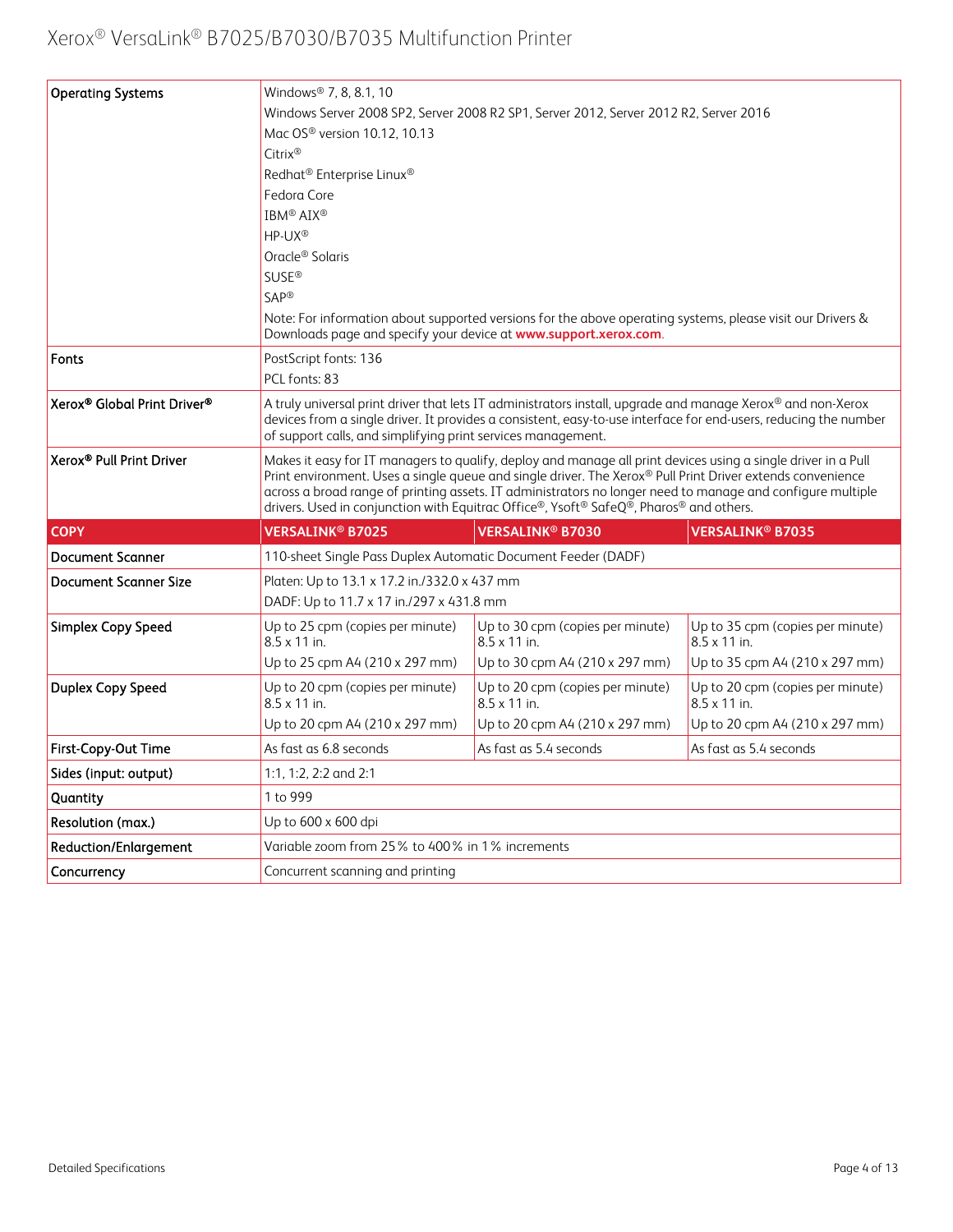| <b>Copy Features</b>                               | Annotation (Page Numbers, Comments, Date Stamp, Bates Stamping)*                                                         |
|----------------------------------------------------|--------------------------------------------------------------------------------------------------------------------------|
|                                                    | Automatic Background Suppression                                                                                         |
|                                                    | Book Copying with Center Erase                                                                                           |
|                                                    | Booklet Copying*                                                                                                         |
|                                                    | Collation                                                                                                                |
|                                                    | Darkness Control                                                                                                         |
|                                                    | <b>Edge Erase</b>                                                                                                        |
|                                                    | Front Cover                                                                                                              |
|                                                    | <b>ID Card Copy</b>                                                                                                      |
|                                                    | Image Enhancement                                                                                                        |
|                                                    | Image Shift                                                                                                              |
|                                                    | Lighten/Darken                                                                                                           |
|                                                    | N-up                                                                                                                     |
|                                                    | Reduce/Enlarge 25% to 400%                                                                                               |
|                                                    | Original Orientation                                                                                                     |
|                                                    | Original Size                                                                                                            |
|                                                    | Original Type                                                                                                            |
|                                                    | Page Layout                                                                                                              |
|                                                    | Sample Copy                                                                                                              |
|                                                    | Saturation                                                                                                               |
|                                                    | Sharpness                                                                                                                |
|                                                    | *Requires HDD/Productivity Kit                                                                                           |
| <b>SCAN</b>                                        |                                                                                                                          |
| Capability                                         | Black-and-white and color scanning                                                                                       |
|                                                    |                                                                                                                          |
| Concurrency                                        | Scan while the system is printing copy or network print jobs, or while it is transferring scan to network or<br>fax jobs |
| Simplex Input Speed                                | Black-and-white: Scan up to 55 ipm - 8.5 x 11 in./A4 (210 x 297 mm)                                                      |
|                                                    | Color: Scan up to 55 ipm - 8.5 x 11 in./55 ipm A4 (210 x 297 mm)                                                         |
| Duplex Input Speed                                 | Black-and-white: Scan up to 26 ipm - 8.5 x 11 in./A4 (210 x 297 mm)                                                      |
|                                                    | Color: Scan up to 26 ipm - 8.5 x 11 in./26 ipm A4 (210 x 297 mm)                                                         |
| Resolution                                         | Optical - 600 x 600 dpi                                                                                                  |
| <b>Bit Depth</b>                                   | 24-bit color/8-bit grayscale                                                                                             |
| Maximum Scan Area                                  | Platen: Up to 13.1 x 17.2 in./332 x 437 mm                                                                               |
|                                                    | Document Feeder: 11.7 x 17 in./297 x 431.8 mm                                                                            |
| <b>Network Filing Protocols</b>                    | <b>FTP</b>                                                                                                               |
|                                                    | <b>SMTP</b>                                                                                                              |
|                                                    | SMB                                                                                                                      |
|                                                    | sFTP                                                                                                                     |
| <b>File Formats</b>                                | <b>JPG</b>                                                                                                               |
|                                                    | TIFF (single and multi-page)                                                                                             |
|                                                    | XPS (single and multi-page)                                                                                              |
|                                                    | PDF (single and multi-page)                                                                                              |
|                                                    | Searchable PDF via Optical Character Recognition (OCR)                                                                   |
|                                                    | Password-protected PDF                                                                                                   |
|                                                    | Linearized PDF (set via embedded web server) and PDF/A                                                                   |
|                                                    |                                                                                                                          |
| <b>Scan Driver Compatibility</b><br>(Network Only) | WIA                                                                                                                      |
|                                                    | <b>TWAIN</b>                                                                                                             |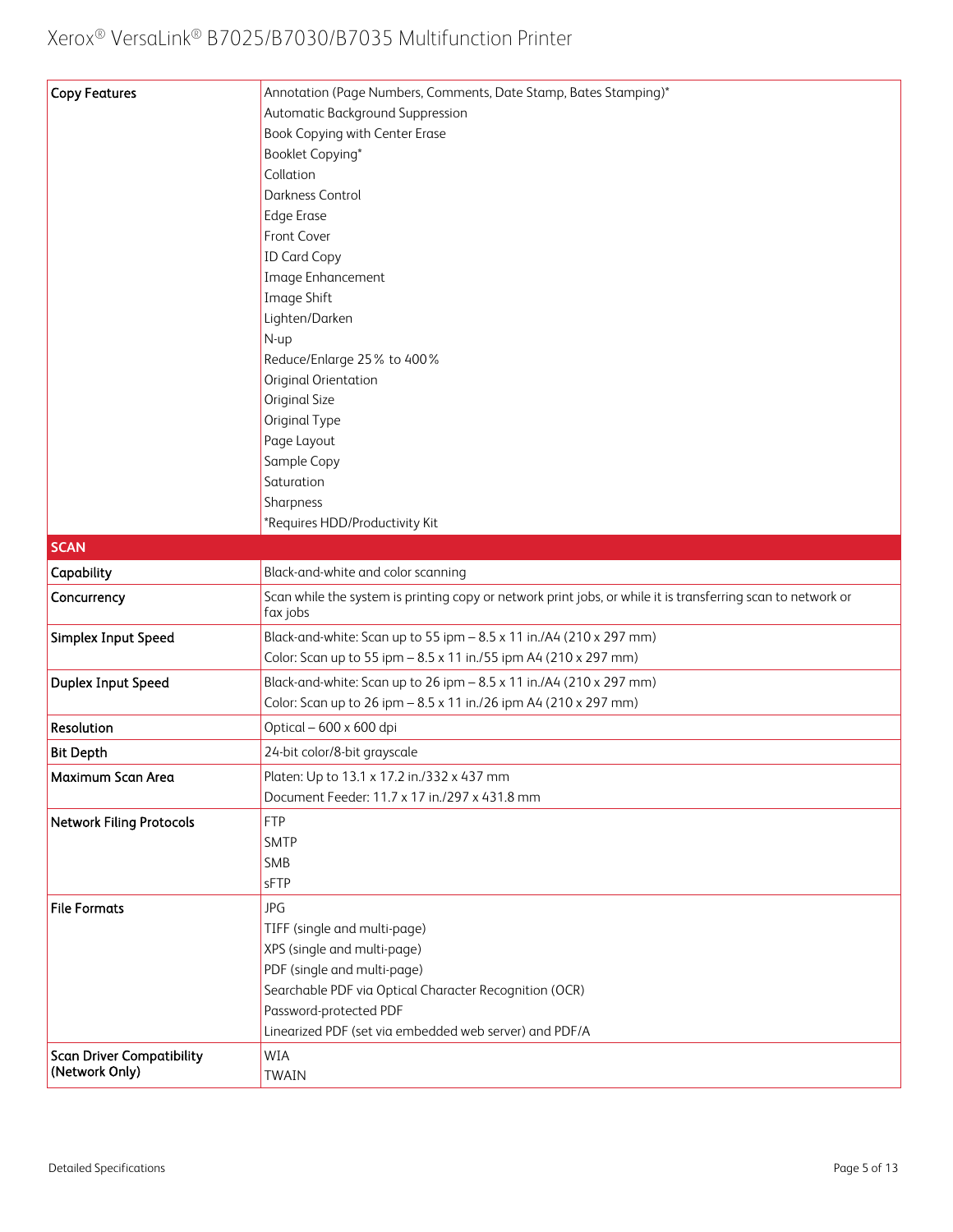| <b>Supported Scan Destinations</b>                                                                   | Scan to Home                                                                                                                                                                                                                                                                                                                                                                                                                                                                                                                                                           |
|------------------------------------------------------------------------------------------------------|------------------------------------------------------------------------------------------------------------------------------------------------------------------------------------------------------------------------------------------------------------------------------------------------------------------------------------------------------------------------------------------------------------------------------------------------------------------------------------------------------------------------------------------------------------------------|
|                                                                                                      | Scan to USB                                                                                                                                                                                                                                                                                                                                                                                                                                                                                                                                                            |
|                                                                                                      | Scan to Email                                                                                                                                                                                                                                                                                                                                                                                                                                                                                                                                                          |
|                                                                                                      | Scan to Network (Browse FTP or Browse SMB)                                                                                                                                                                                                                                                                                                                                                                                                                                                                                                                             |
| NETWORK SCANNING - SOFTWARE SOLUTIONS                                                                |                                                                                                                                                                                                                                                                                                                                                                                                                                                                                                                                                                        |
| Xerox® ConnectKey® Apps<br>(Found at the Xerox App Gallery)                                          | Increase user productivity by simplifying and shortening everyday tasks. Unlike traditional software,<br>ConnectKey® Apps do not require a dedicated server, PC or IT resource. Instead, simply download<br>these lightweight, serverless ConnectKey® Apps to the Xerox® ConnectKey® Technology-enabled<br>multifunction printer.                                                                                                                                                                                                                                      |
| PSTN ONE-LINE OR THREE-LINE FAX (OPTIONAL)                                                           |                                                                                                                                                                                                                                                                                                                                                                                                                                                                                                                                                                        |
| Fax <sup>5</sup>                                                                                     |                                                                                                                                                                                                                                                                                                                                                                                                                                                                                                                                                                        |
| <b>Fax Speed</b>                                                                                     | 33.6 Kbps                                                                                                                                                                                                                                                                                                                                                                                                                                                                                                                                                              |
| Resolution                                                                                           | Standard 200 x 100 dpi, Fine 200 x 200 dpi, Super Fine 300 x 300, 400 x 400, 600 x 600 dpi                                                                                                                                                                                                                                                                                                                                                                                                                                                                             |
| Compression                                                                                          | MH, MR, MMR, JBIG                                                                                                                                                                                                                                                                                                                                                                                                                                                                                                                                                      |
| <b>Fax Features</b>                                                                                  | Walk-up Fax, includes LAN Fax, Direct Fax, Server Fax Enablement, Fax Forward to Email, Fax dialing via Unified<br>Address Book (up to 2,000 contacts)                                                                                                                                                                                                                                                                                                                                                                                                                 |
| <b>FAX OVER IP (OPTIONAL)</b>                                                                        |                                                                                                                                                                                                                                                                                                                                                                                                                                                                                                                                                                        |
| Compliance                                                                                           | T.38 compliant IP/SIP                                                                                                                                                                                                                                                                                                                                                                                                                                                                                                                                                  |
| Resolution                                                                                           | Standard 200 x 100 dpi, Fine 200 x 200 dpi, Super Fine 300 x 300, 400 x 400, 600 x 600 dpi                                                                                                                                                                                                                                                                                                                                                                                                                                                                             |
| Compression                                                                                          | MH, MR, MMR, JBIG                                                                                                                                                                                                                                                                                                                                                                                                                                                                                                                                                      |
| <b>Fax Features</b>                                                                                  | Walk-up Fax, includes LAN Fax, Direct Fax, Fax Forward to Email, Fax dialing via Unified Address Book<br>(up to 2,000 contacts)                                                                                                                                                                                                                                                                                                                                                                                                                                        |
| MOBILE SOLUTIONS AND MOBILE DEVICE APPS                                                              |                                                                                                                                                                                                                                                                                                                                                                                                                                                                                                                                                                        |
| Apple® AirPrint®                                                                                     | Print email, photos and important office documents directly from an Apple iPhone® or iPad® with no drivers to<br>install and no cables to connect. With AirPrint, an iPhone or iPad automatically locates and connects to the<br>AirPrint-enabled device over the office Wi-Fi network.                                                                                                                                                                                                                                                                                |
| Mopria <sup>®</sup> Print Service                                                                    | ConnectKey® Technology-enabled print devices are Mopria® certified. Mopria® certification ensures you can<br>print wirelessly from your Mopria® supported (Android) smart phone, tablet and other mobile devices instantly<br>and easily.                                                                                                                                                                                                                                                                                                                              |
| Xerox® @PrintByXerox App                                                                             | @PrintByXerox App is a free service that allows secure printing from any email-enabled device (computer,<br>phone, tablet, iOS, Android <sup>™</sup> , Google® Chromebook™ and more) to a Xerox® printer or MFP using a single email<br>address with no IT intervention. No training is needed. End-users simply send attachments to the email<br>address, and release them at the MFP panel.                                                                                                                                                                          |
| Xerox® Print Service Plug-in for<br>Android <sup>™</sup> (Free at Google<br>Play <sup>™</sup> Store) | The Xerox® Print Service plug-in for Android KitKat (4.4 or greater) devices streamlines mobile printing without<br>third-party apps or additional print drivers. You can easily print photos, web pages and documents when your<br>mobile device is connected to multifunction printers using a wireless network. A robust print option set includes<br>two-sided printing, stapling and secure code release. A free download is available from the Google Play™ store.                                                                                               |
| Xerox® Workplace Mobile App<br>(download from the Xerox<br>App Gallery)                              | The Xerox® Workplace Mobile App gives you the personal contactless connection you need with your<br>multifunction printer (MFP), allowing you to save time on daily tasks and get work done safely. You can scan,<br>print, copy or release jobs using your mobile smartphone as a remote control, without having to touch your<br>MFP user panel. It takes the quesswork out of quickly and securely connecting your iOS and Android devices<br>to your Xerox® MFP. Download the app for free. Use it with Xerox® Workplace Solutions to access<br>advanced features. |
| Xerox® Workplace Suite and<br>Xerox® Workplace Cloud                                                 | Xerox® Workplace Suite is a modular set of workflows designed to save customers time and money by<br>providing effective control over their print fleet, while enabling worker productivity and mobility through a set<br>of robust workflows. Xerox enables ultimate customer flexibility by offering these capabilities in both an<br>on-premises server version (Workplace Suite) and with a cloud based-version (Workplace Cloud) of this solution.                                                                                                                |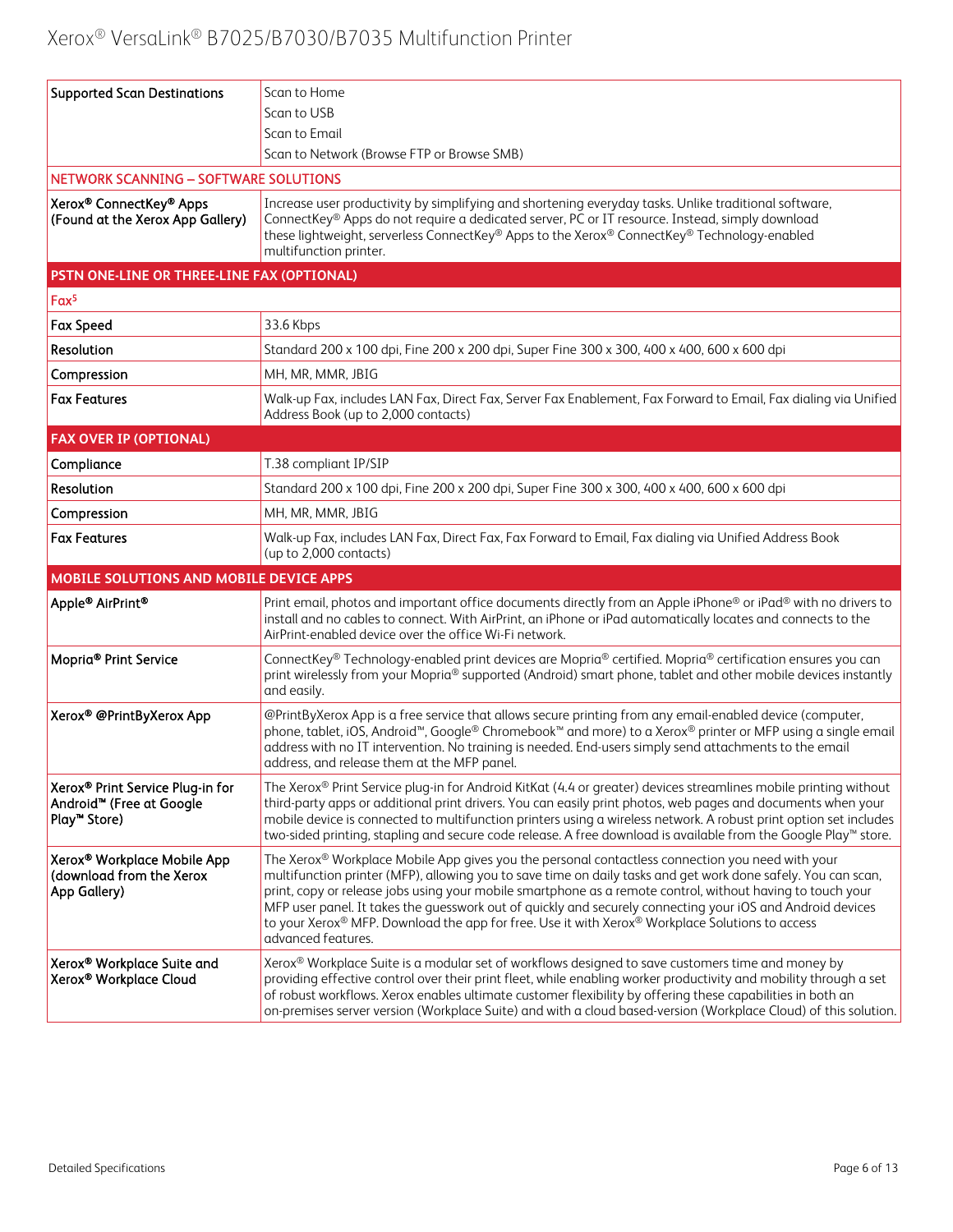| <b>SECURITY</b>          |                                                                                                                        |
|--------------------------|------------------------------------------------------------------------------------------------------------------------|
| <b>Security Features</b> | <b>Access Controls</b>                                                                                                 |
|                          | AES 256-bit Encryption                                                                                                 |
|                          | Audit Log                                                                                                              |
|                          | Certificate Path Validation                                                                                            |
|                          | Certificate Revocation List (CRL)/Status Protocol (OCSP)                                                               |
|                          | Detection of External Program Falsification (XCP Plug-in)                                                              |
|                          | Cisco <sup>®</sup> Identity Services Engine (ISE)                                                                      |
|                          | <b>Integration Domain Filtering</b>                                                                                    |
|                          | FIPS 140-2                                                                                                             |
|                          | <b>Firmware Verification</b>                                                                                           |
|                          | Immediate Disk Overwrite*                                                                                              |
|                          | IP Address Filtering                                                                                                   |
|                          | <b>IPsec</b>                                                                                                           |
|                          | Network Authentication                                                                                                 |
|                          | Port Filtering                                                                                                         |
|                          | Pre-installed Self-Signed Certificates                                                                                 |
|                          | <b>Role Based Permissions</b>                                                                                          |
|                          | Secure Email                                                                                                           |
|                          | Secure Fax                                                                                                             |
|                          | Secure Print                                                                                                           |
|                          | Security Certificate Management                                                                                        |
|                          | Smart Card Enablement (CAC/PIV/.NET)                                                                                   |
|                          | SNMP <sub>v3</sub>                                                                                                     |
|                          | Status Protocol (OCSP)                                                                                                 |
|                          | TLS/SSL                                                                                                                |
|                          | *Requires HDD/Productivity Kit                                                                                         |
| <b>ACCOUNTING</b>        |                                                                                                                        |
|                          | XEROX® STANDARD ACCOUNTING/NETWORK ACCOUNTING (STANDARD)                                                               |
| Tracking                 | Copy, Print, Fax, Scan and Email usage                                                                                 |
| Accounting               | Xerox® Standard Accounting Tool                                                                                        |
|                          | Up to 1,000 User Accounts without HDD                                                                                  |
|                          | Up to 9,999 User Accounts with HDD                                                                                     |
|                          | Up to 500 General Accounts                                                                                             |
|                          | Network Accounting (Job Based Accounting)                                                                              |
|                          | Up to 1,000 User IDs; Up to 1,000 Account IDs without HDD                                                              |
|                          | Up to 60,000 User IDs; Up to 60,000 Account IDs with HDD                                                               |
|                          | Up to 14,000 Accounting Records (transactions)                                                                         |
| <b>Features</b>          | Administrator can manage the feature via the Embedded Web Server.                                                      |
|                          | ACCOUNTING OPTIONS - NETWORK ACCOUNTING (ALLOWS CENTRAL SERVER TO MANAGE ALL ACCOUNTING)                               |
|                          |                                                                                                                        |
|                          | Enhanced network accounting with up to the minute data on how the system is being used                                 |
|                          | • Comprehensive management and enterprise scale tracking and reporting of device usage of copy, print,<br>scan and fax |
|                          | . Numerous solutions are available through Xerox Alliance Partners. For details visit www.xerox.com                    |
|                          | • Security enhancements include simultaneous support for HTTP/HTTPS protocols                                          |
|                          | Device requests account authentication from third party server enabling larger databases of users                      |
|                          | and accounts                                                                                                           |
|                          | • Accept Authentication Login at control panel and pass to third party Networking Account                              |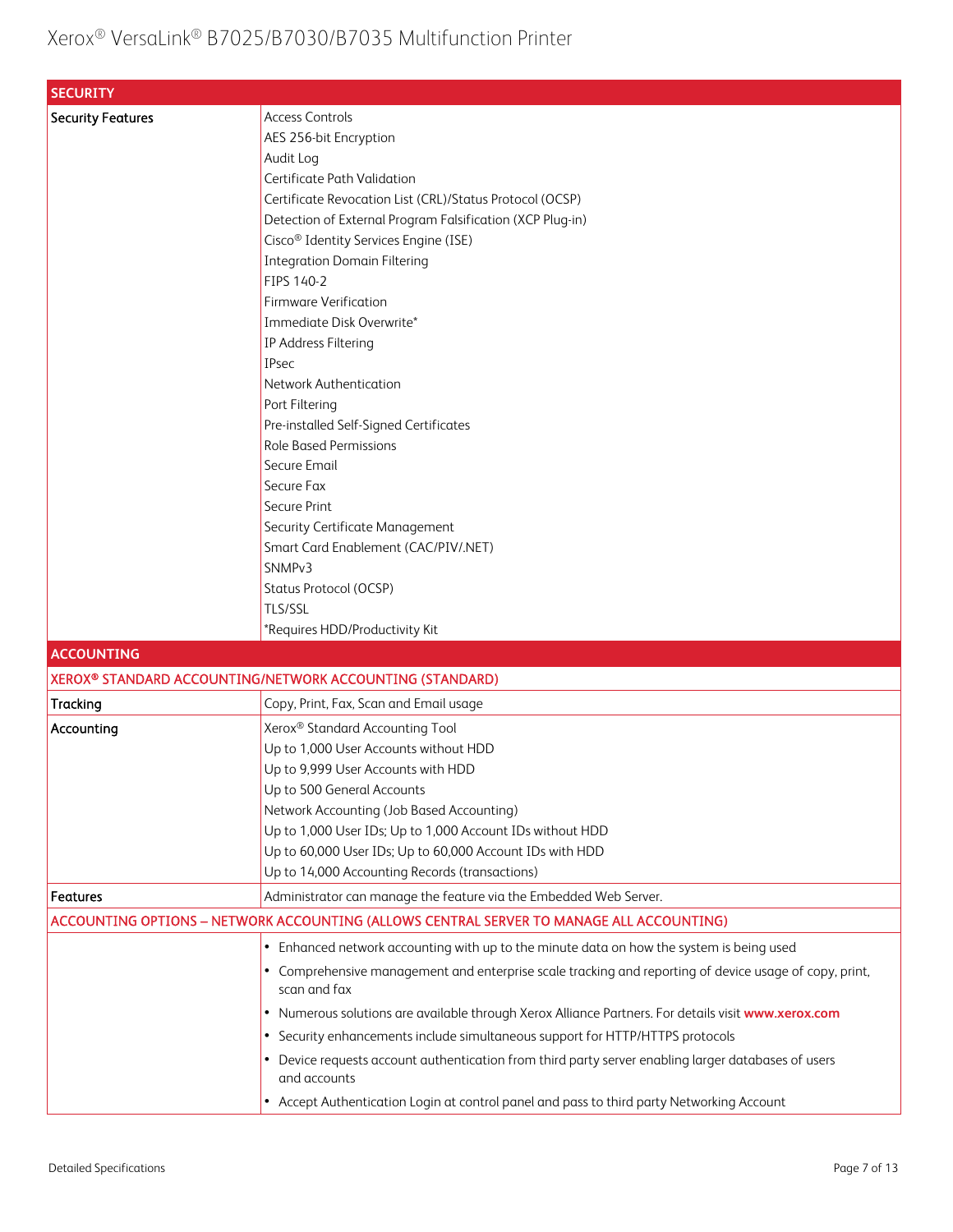| <b>PAPER HANDLING</b>                    |                                                                                                                                                                                                                   |
|------------------------------------------|-------------------------------------------------------------------------------------------------------------------------------------------------------------------------------------------------------------------|
| <b>DOCUMENT FEEDER</b>                   |                                                                                                                                                                                                                   |
| Capacity <sup>6</sup>                    | Duplex Automatic Document Feeder (DADF): 110 sheets                                                                                                                                                               |
| <b>Sizes</b><br>One-sided:<br>Two-sided: | Custom sizes:<br>4.92 x 3.35 in. to 11.69 x 17 in./125 x 85 mm to 297 x 431.8 mm<br>4.92 x 4.33 in. to 11.69 x 17 in./125 x 110 mm to 297 x 431.8 mm                                                              |
| Weights<br>One-sided:<br>Two-sided:      | 11 to 34 lb. bond/38 to 128 gsm<br>13 to 34 lb. bond/50 to 128 gsm                                                                                                                                                |
| <b>BYPASS TRAY</b>                       |                                                                                                                                                                                                                   |
| Capacity <sup>6</sup>                    | 100 sheets                                                                                                                                                                                                        |
| <b>Sizes</b>                             | Custom sizes: 3.5 x 3.87 in. to 11.69 x 17 in./88.9 x 98.4 mm to 297 x 431.8 mm                                                                                                                                   |
| Weights<br>One-sided:<br>Two-sided:      | 16 lb. bond to 80 lb. cover/60 to 216 gsm<br>16 lb. bond to 60 lb. cover/60 to 169 gsm                                                                                                                            |
| <b>Types</b>                             | Bond<br>Plain Paper<br>Cardstock<br>Custom<br>Envelopes<br>Hole Punched<br>Labels<br>Heavyweight Labels<br>Letterhead<br>Lightweight Cardstock<br>Pre-Printed<br>Recycled                                         |
| <b>TRAY 1</b>                            |                                                                                                                                                                                                                   |
| Capacity <sup>6</sup>                    | 520 sheets                                                                                                                                                                                                        |
| <b>Sizes</b>                             | Custom sizes: 5.5 x 7.17 in. to 11.69 x 17 in./139.7 x 182.0 mm to 297.0 x 431.8 mm                                                                                                                               |
| Weights<br>One-sided:<br>Two-sided:      | 16 lb. bond to 95 lb. cover/60 to 256 gsm<br>16 lb. bond to 60 lb. cover/60 to 169 gsm                                                                                                                            |
| <b>Types</b>                             | Bond<br>Plain Paper<br>Cardstock<br>Custom<br>Hole Punched<br>Labels<br>Heavyweight Labels<br>Extra Heavyweight Labels<br>Letterhead<br>Lightweight Cardstock<br>Heavyweight Cardstock<br>Pre-Printed<br>Recycled |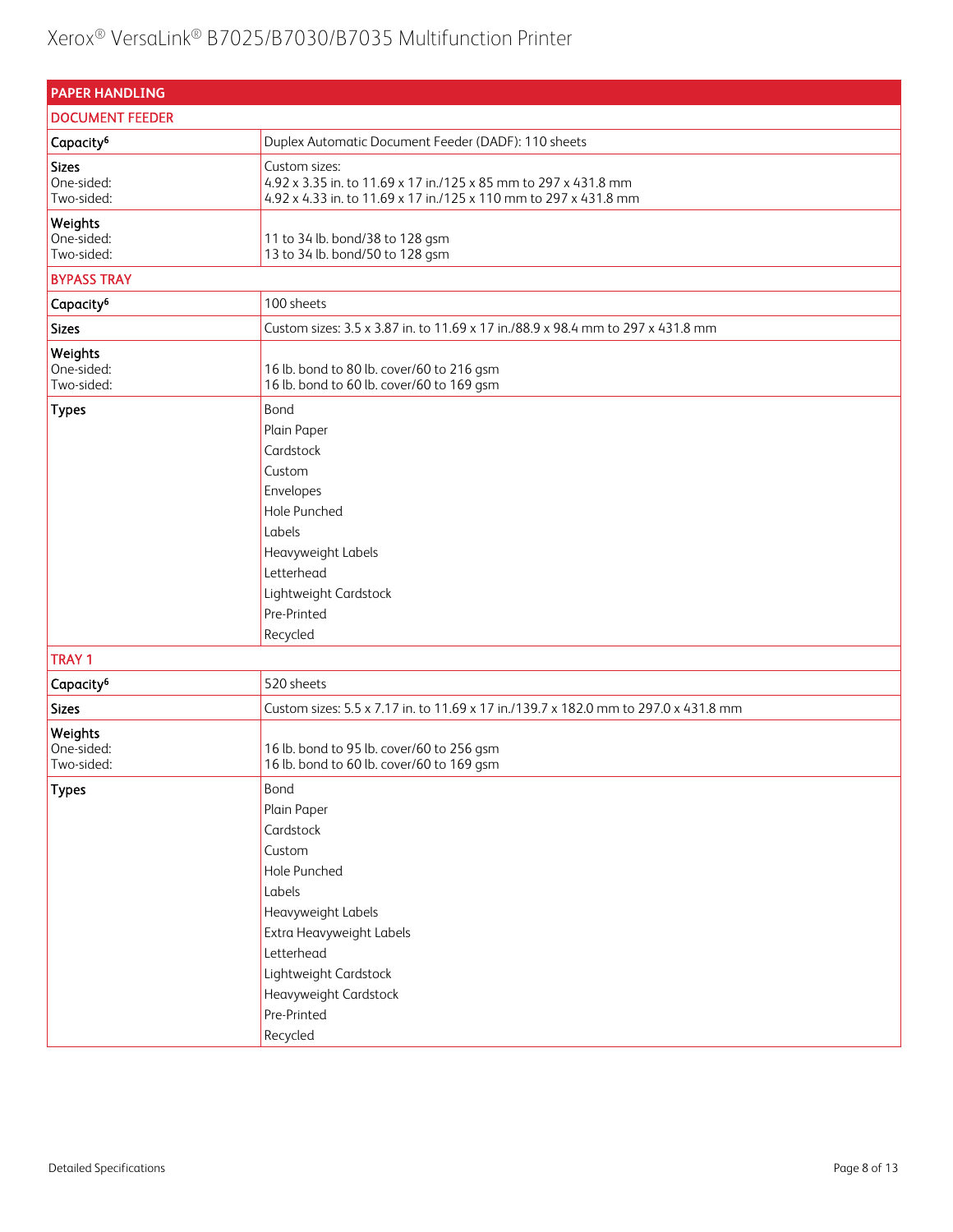| SINGLE TRAY MODULE (OPTIONAL - BASE MODEL ONLY) |                                                                                                                                                                                                                   |
|-------------------------------------------------|-------------------------------------------------------------------------------------------------------------------------------------------------------------------------------------------------------------------|
| Capacity <sup>6</sup>                           | 520 sheets                                                                                                                                                                                                        |
| <b>Sizes</b>                                    | Custom sizes: 5.5 x 7.17 in. to 11.69 x 17 in./139.7 x 182.0 mm to 297.0 x 431.8 mm                                                                                                                               |
| Weights<br>One-sided:<br>Two-sided:             | 16 lb. bond to 95 lb. cover/60 to 256 gsm<br>16 lb. bond to 60 lb. cover/60 to 169 gsm                                                                                                                            |
| <b>Types</b>                                    | Bond<br>Plain Paper<br>Cardstock<br>Custom<br>Hole Punched<br>Labels<br>Heavyweight Labels<br>Extra Heavyweight Labels<br>Letterhead<br>Lightweight Cardstock<br>Heavyweight Cardstock<br>Pre-Printed             |
|                                                 | Recycled                                                                                                                                                                                                          |
| SINGLE TRAY MODULE WITH STAND (OPTIONAL)        |                                                                                                                                                                                                                   |
| Capacity <sup>6</sup>                           | 520 sheets                                                                                                                                                                                                        |
| <b>Sizes</b>                                    | Custom sizes: 5.5 x 7.17 in. to 11.69 x 17 in./139.7 x 182.0 mm to 297.0 x 431.8 mm                                                                                                                               |
| Weights<br>One-sided:<br>Two-sided:             | 16 lb. bond to 95 lb. cover/60 to 256 gsm<br>16 lb. bond to 60 lb. cover/60 to 169 gsm                                                                                                                            |
| <b>Types</b>                                    | Bond<br>Plain Paper<br>Cardstock<br>Custom<br>Hole Punched<br>Labels<br>Heavyweight Labels<br>Extra Heavyweight Labels<br>Letterhead<br>Lightweight Cardstock<br>Heavyweight Cardstock<br>Pre-Printed<br>Recycled |
| THREE TRAY MODULE (OPTIONAL)                    |                                                                                                                                                                                                                   |
| Capacity <sup>6</sup>                           | Tray 2:520 sheets<br>Tray 3:520 sheets<br>Tray 4: 520 sheets                                                                                                                                                      |
| <b>Sizes</b>                                    | Custom sizes: 5.5 x 7.17 in. to 11.69 x 17 in./139.7 x 182.0 mm to 297.0 x 431.8 mm                                                                                                                               |
| Weights<br>One-sided:<br>Two-sided:             | 16 lb. bond to 95 lb. cover/60 to 256 gsm<br>16 lb. bond to 60 lb. cover/60 to 169 gsm                                                                                                                            |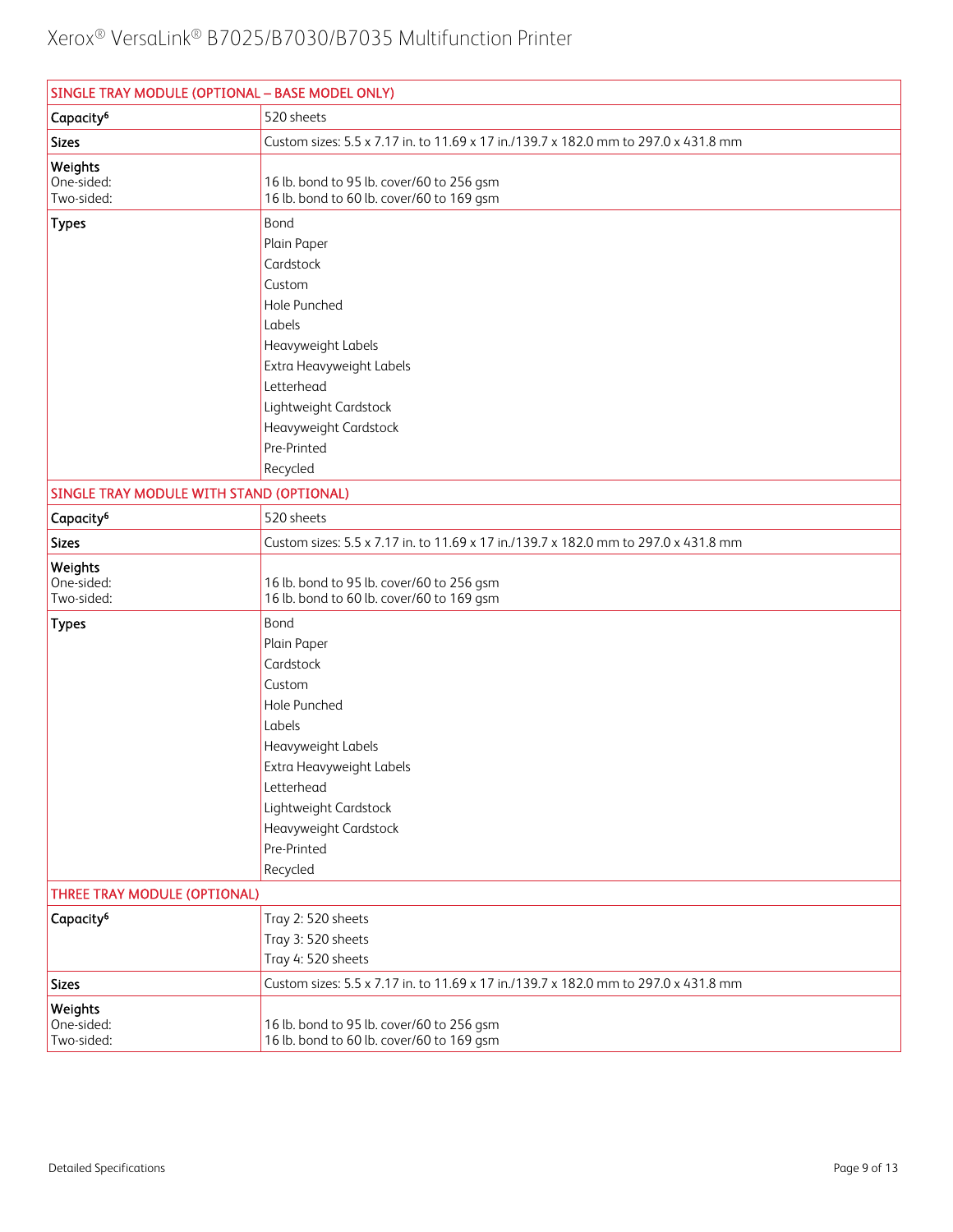| <b>Types</b>                                      | Bond                                                                                        |
|---------------------------------------------------|---------------------------------------------------------------------------------------------|
|                                                   | Plain Paper                                                                                 |
|                                                   | Cardstock                                                                                   |
|                                                   | Custom                                                                                      |
|                                                   | Hole Punched                                                                                |
|                                                   | Labels                                                                                      |
|                                                   | Heavyweight Labels                                                                          |
|                                                   | Extra Heavyweight Labels                                                                    |
|                                                   | Letterhead                                                                                  |
|                                                   | Lightweight Cardstock                                                                       |
|                                                   | Heavyweight Cardstock                                                                       |
|                                                   | Pre-Printed                                                                                 |
|                                                   | Recycled                                                                                    |
| HIGH CAPACITY TANDEM TRAY MODULE (OPTIONAL)       |                                                                                             |
| Capacity <sup>6</sup>                             | Tray 2: 520 sheets                                                                          |
|                                                   | Tray 3:870 sheets                                                                           |
|                                                   | Tray 4: 1,130 sheets                                                                        |
| <b>Sizes</b>                                      | Tray 2: Custom sizes: 5.5 x 7.17 in. to 11.69 x 17 in./139.7 x 182.0 mm to 297.0 x 431.8 mm |
|                                                   | Tray 3: Standard Sizes: 8.5 x 11 in. and 7.25 x 10.5 in./A4 or B5                           |
|                                                   | Tray 4: Standard Sizes: 8.5 x 11 in. and 7.25 x 10.5 in./A4 or B5                           |
| Weights                                           |                                                                                             |
| One-sided:                                        | 16 lb. bond to 95 lb. cover/60 to 256 gsm                                                   |
| Two-sided:                                        | 16 lb. bond to 60 lb. cover/60 to 169 gsm                                                   |
| <b>Types</b>                                      | Bond                                                                                        |
|                                                   | Plain Paper                                                                                 |
|                                                   | Cardstock                                                                                   |
|                                                   | Custom                                                                                      |
|                                                   | Hole Punched                                                                                |
|                                                   | Labels                                                                                      |
|                                                   | Heavyweight Labels                                                                          |
|                                                   | Extra Heavyweight Labels                                                                    |
|                                                   | Letterhead                                                                                  |
|                                                   | Lightweight Cardstock                                                                       |
|                                                   | Heavyweight Cardstock                                                                       |
|                                                   | Pre-Printed                                                                                 |
|                                                   | Recycled                                                                                    |
| <b>ENVELOPE TRAY - REPLACES TRAY 1 (OPTIONAL)</b> |                                                                                             |
| Capacity <sup>6</sup>                             | Up to 60 envelopes                                                                          |
| <b>Sizes</b>                                      | #10 commercial, Monarch, DL, C5                                                             |
|                                                   | Custom sizes: 3.9 x 5.8 in. to 6.4 x 9.5 in./98 x 148 mm to 162 x 241 mm                    |
| Weights                                           | 20 to 25 lb. bond/75 to 90 gsm                                                              |
| HIGH CAPACITY FEEDER (OPTIONAL)                   |                                                                                             |
| Capacity <sup>6</sup>                             | 2,000 sheets                                                                                |
| <b>Sizes</b>                                      | Standard Sizes: 8.5 x 11 in. and 7.25 x 10.5 in./A4 or B5                                   |
| Weights                                           |                                                                                             |
|                                                   | 16 lb. bond to 80 lb. cover/60 to 216 gsm<br>16 lb. bond to 60 lb. cover/60 to 169 gsm      |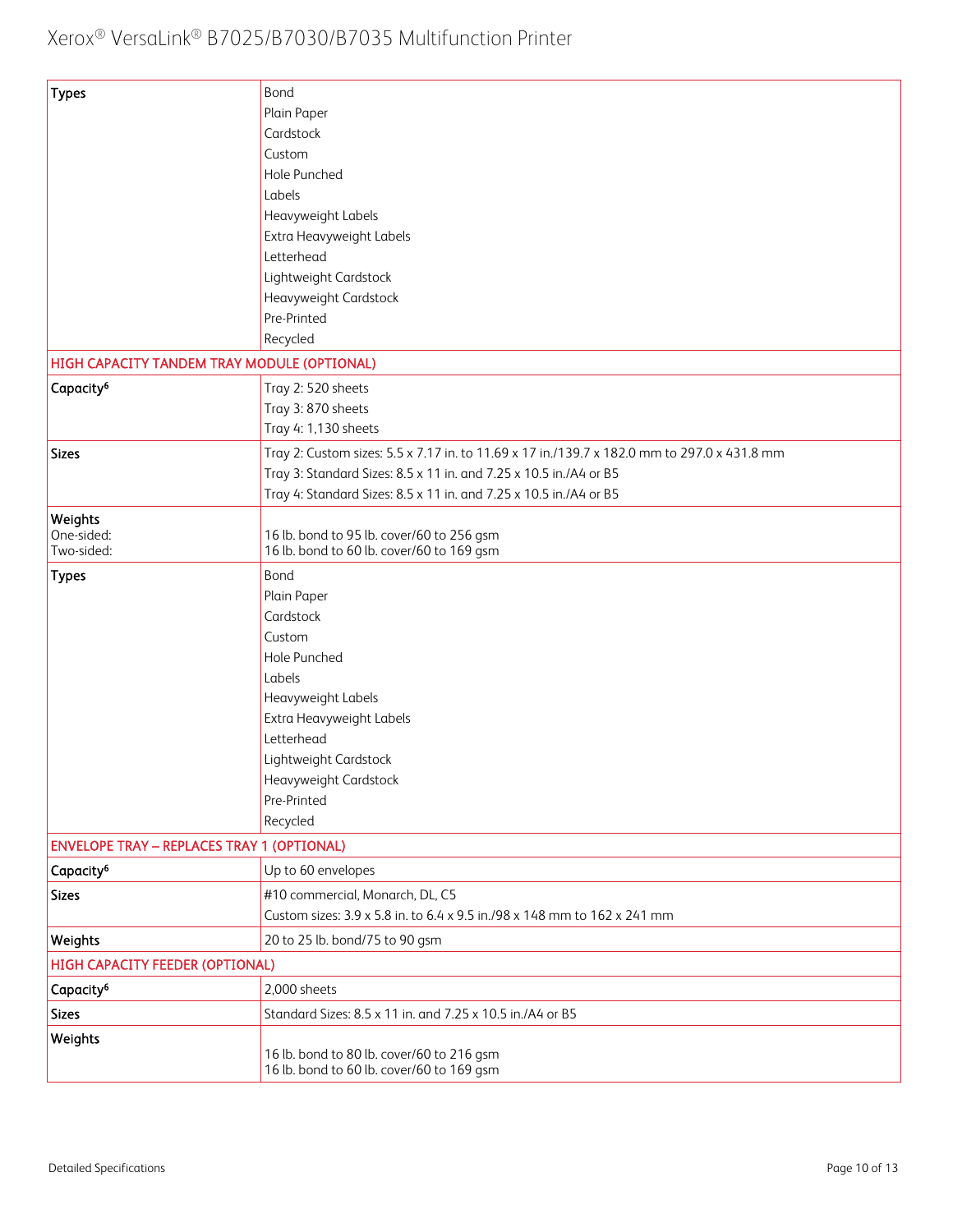| <b>TOTAL CAPACITY</b>                                     |                                                                                                                                                                                                                                |  |  |
|-----------------------------------------------------------|--------------------------------------------------------------------------------------------------------------------------------------------------------------------------------------------------------------------------------|--|--|
| <b>Base Unit Capacity<sup>6</sup></b>                     | 620 sheets                                                                                                                                                                                                                     |  |  |
| Single Tray Module Capacity <sup>6</sup>                  | 1,140 sheets                                                                                                                                                                                                                   |  |  |
| Single Tray Module with<br>Stand Capacity <sup>6</sup>    | 1,140 sheets                                                                                                                                                                                                                   |  |  |
| Three Tray Module Capacity <sup>6</sup>                   | 2.180 sheets                                                                                                                                                                                                                   |  |  |
| <b>High-Capacity Tandem</b><br>Tray Capacity <sup>6</sup> | 3,140 sheets                                                                                                                                                                                                                   |  |  |
| <b>FINISHING</b>                                          |                                                                                                                                                                                                                                |  |  |
| <b>OUTPUT TRAYS (OPTIONAL ON DESKTOP MODEL)</b>           |                                                                                                                                                                                                                                |  |  |
| Dual Catch Trays <sup>6</sup>                             | 250 sheets each; Lower tray offsets                                                                                                                                                                                            |  |  |
|                                                           | INTEGRATED OFFICE FINISHER TYPE A AND INTEGRATED OFFICE FINISHER (OPTIONAL)                                                                                                                                                    |  |  |
| <b>Stacking Tray</b>                                      | 500 sheets of 20 lb. bond/80 gsm - 8.5 x 11 in./A4 or<br>250 sheets of 20 lb. bond/80 gsm - 11 x 17 in./A3                                                                                                                     |  |  |
| <b>Sizes</b>                                              | 3.5 x 3.9 in. to 11.7 x 17 in./89 x 98 mm to 297 x 432 mm                                                                                                                                                                      |  |  |
| Weights                                                   | Integrated Office Finisher Type A: 16 lb. bond to 80 lb. cover/60 to 220 gsm<br>Integrated Office Finisher: 16 lb. bond to 95 lb. cover/60 to 256 gsm                                                                          |  |  |
| Stapling                                                  | Dual Auto Stapling (Single for Type A): 50 sheets maximum: Letter/A4/B5-size sheets (less than 90 gsm or (2)<br>220 gsm covers) 30 sheets maximum: Legal/Tabloid/A3/B4-size sheets (less than 90 gsm or (2)<br>220 gsm covers) |  |  |
| <b>OFFICE FINISHERS (OPTIONAL)</b>                        |                                                                                                                                                                                                                                |  |  |
| Capacity <sup>6</sup>                                     | Stacking Tray: 2,000 sheets unstapled or 1,000 sheets single stapled or<br>750 sheets dual stapled (8.5 x 11 in./A4) (dual stapling only with optional booklet maker)                                                          |  |  |
| Sizes:<br>Office Finisher LX<br>Office Finisher           | 8.3 x 7.2 in. to 11.7 x 17 in./210 x 182 mm to 297 x 432 mm<br>5.8 x 11.7 in. to 5.8 x 17 in./148.0 x 297.0 mm to 148.0 to 432.0 mm                                                                                            |  |  |
| Weights                                                   | Office Finisher LX: 16 lb. bond to 80 lb. cover/60 to 220 gsm<br>Office Finisher: 16 lb. bond to 80 lb. cover/60 to 256 gsm                                                                                                    |  |  |
| <b>Multiposition Stapling</b>                             | 50 sheets of 24 lb. bond/90 gsm                                                                                                                                                                                                |  |  |
| Hole Punch (Optional)<br>North America:<br>Europe:        | Office Finisher LX up to 65 lb. cover (200 gsm)/Office Finisher up to 80 lb. cover (220 gsm)<br>2-3 Hole Punch<br>2-4 Hole Punch                                                                                               |  |  |
|                                                           | BOOKLET MAKER FOR OFFICE FINISHERS (SCORE/CREASE, SADDLE-STITCH STAPLE) (OPTIONAL)                                                                                                                                             |  |  |
| Capacity <sup>6</sup>                                     | 40 booklets (2-15 sheets per booklet - 20 lb./80 gsm or less)                                                                                                                                                                  |  |  |
| <b>Sizes</b>                                              | Letter - 8.5 x 11 in./A4 SEF Legal - 8.5 x 14 in./B4 SEF Ledger - 11 x 17 in./A3 SEF                                                                                                                                           |  |  |
| Saddle-stitch Stapling                                    | 2-15 sheets/8-60 page booklet<br>Office Finisher LX: 16 lb. bond to 24 lb. bond/60 to 90 gsm<br>Office Finisher: 16 lb. bond to 80 lb. cover/64 to 220 gsm                                                                     |  |  |
| Score/Crease                                              | 1-15 sheets/unstapled/64-105 gsm                                                                                                                                                                                               |  |  |
|                                                           | CONVENIENCE STAPLER (OPTIONAL - INCLUDES WORK SURFACE)                                                                                                                                                                         |  |  |
| Capacity <sup>6</sup>                                     | 50-sheet stapling<br>5,000 staples<br>Requires a separate outlet                                                                                                                                                               |  |  |
| <b>DEVICE MANAGEMENT</b>                                  |                                                                                                                                                                                                                                |  |  |
| <b>Network Protocols</b>                                  | TCP/IP: HTTP/HTTPS, Internet Printing Protocol, LPR/LPD, Raw Socket Printing/Port 9100, IPv4/IPv6, WSD LDAP<br>Bonjour <sup>®</sup> /AirPrint <sup>™</sup><br><b>FTP</b><br>Most protocols not in use can be disabled          |  |  |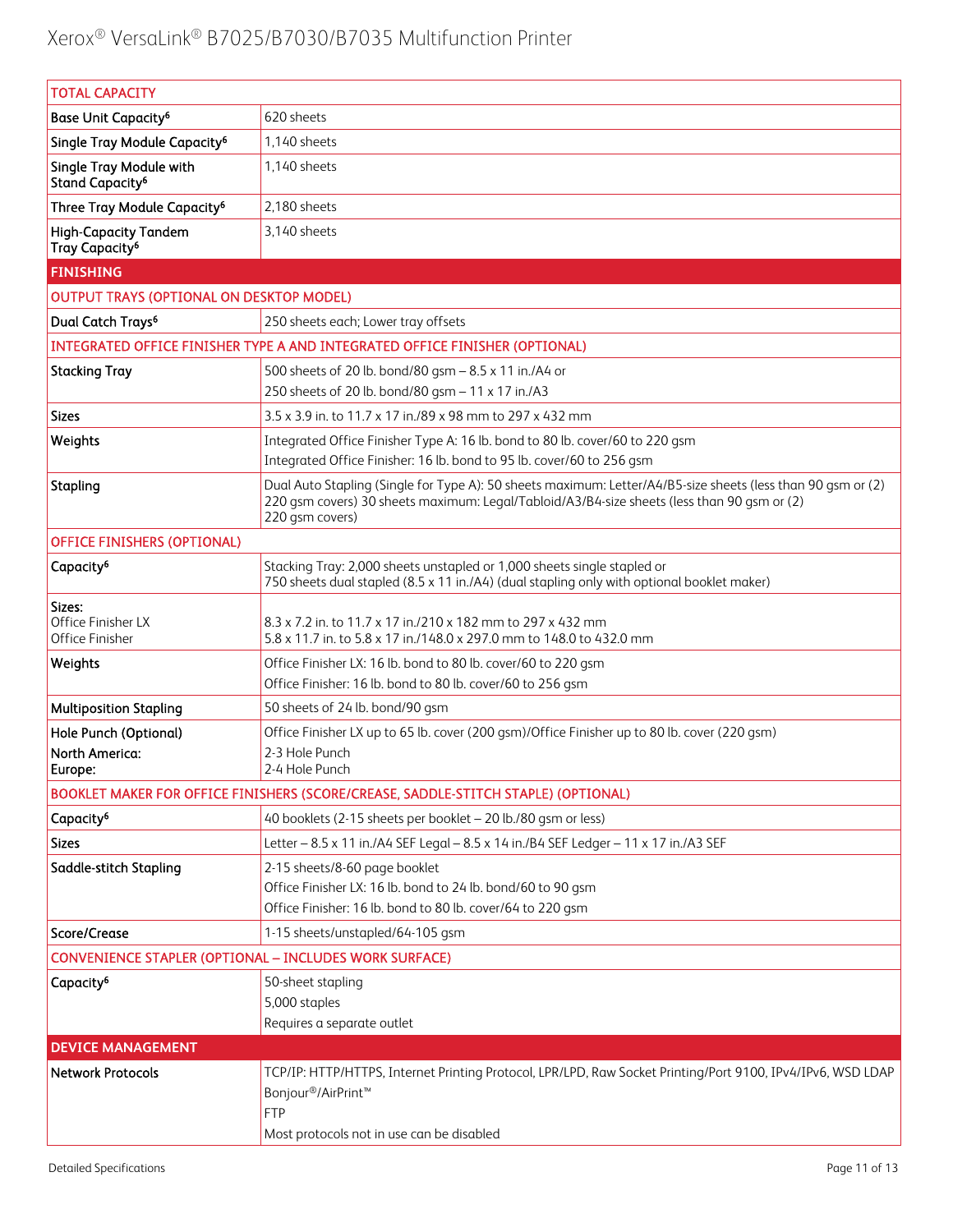| <b>Administrative Protocols</b>                                       | DHCP, SNMP, WINS, HTTP, HTTPS, TLS, SNTP, MDNS                                                                                                                                                                                                 |                                                                                                                                                                      |                    |  |
|-----------------------------------------------------------------------|------------------------------------------------------------------------------------------------------------------------------------------------------------------------------------------------------------------------------------------------|----------------------------------------------------------------------------------------------------------------------------------------------------------------------|--------------------|--|
| <b>REMOTE CONTROL PANEL</b>                                           |                                                                                                                                                                                                                                                |                                                                                                                                                                      |                    |  |
|                                                                       | • Enables faster, more convenient technical support and user training                                                                                                                                                                          |                                                                                                                                                                      |                    |  |
|                                                                       | any device                                                                                                                                                                                                                                     | • IT administrators and other authorized users can control the device remotely from a web page on                                                                    |                    |  |
|                                                                       |                                                                                                                                                                                                                                                | Remote user experience is identical to performing tasks directly at the device                                                                                       |                    |  |
| <b>XEROX® CENTREWARE® WEB</b>                                         |                                                                                                                                                                                                                                                |                                                                                                                                                                      |                    |  |
|                                                                       | • A web-based server application for network administrators that permits web browser-based device<br>management from any workstation, whether running Windows or UNIX or any other operating system                                            |                                                                                                                                                                      |                    |  |
|                                                                       |                                                                                                                                                                                                                                                | • Works with any SNMP-managed printer from any manufacturer                                                                                                          |                    |  |
|                                                                       |                                                                                                                                                                                                                                                | • Provides help with device discovery and installations, health checks and troubleshooting, and device<br>upgrades, as well as basic accounting and asset management |                    |  |
| XEROX® EMBEDDED WEB SERVER - INTEGRATED DEVICE WEB PAGE               |                                                                                                                                                                                                                                                |                                                                                                                                                                      |                    |  |
| <b>Device Status</b>                                                  | • Tray Status/Contents<br>Consumables Status                                                                                                                                                                                                   |                                                                                                                                                                      |                    |  |
|                                                                       | Billing/Usage<br>٠                                                                                                                                                                                                                             |                                                                                                                                                                      |                    |  |
|                                                                       | Quick Links<br>• Online Support                                                                                                                                                                                                                |                                                                                                                                                                      |                    |  |
| Print Queue Viewing                                                   |                                                                                                                                                                                                                                                | Job print queue management - view and delete                                                                                                                         |                    |  |
| <b>Job Submission</b>                                                 |                                                                                                                                                                                                                                                |                                                                                                                                                                      |                    |  |
| <b>Device Administration</b>                                          | Print-ready files (PS (with optional PostScript option), PCL, PDF, XPS, JPEG)<br>Allows simple, remote installation setting of configuration options and management of the device                                                              |                                                                                                                                                                      |                    |  |
| <b>Browsers</b>                                                       |                                                                                                                                                                                                                                                | Microsoft <sup>®</sup> Internet Explorer®                                                                                                                            |                    |  |
|                                                                       | Microsoft Edge <sup>™</sup>                                                                                                                                                                                                                    |                                                                                                                                                                      |                    |  |
|                                                                       |                                                                                                                                                                                                                                                | Mozilla <sup>™</sup> Firefox®                                                                                                                                        |                    |  |
|                                                                       | Apple® Safari®                                                                                                                                                                                                                                 |                                                                                                                                                                      |                    |  |
|                                                                       | Google Chrome <sup>™</sup>                                                                                                                                                                                                                     |                                                                                                                                                                      |                    |  |
| <b>REMOTE SERVICES</b>                                                |                                                                                                                                                                                                                                                |                                                                                                                                                                      |                    |  |
| <b>Automatic Meter</b><br><b>Readings (AMR)</b>                       | Automates the process of collecting and submitting meter reads for tracking and billing of Xerox® Device<br>usage. Eliminates the need for time-consuming end-user involvement and ensures that meter reads are<br>submitted to Xerox on time. |                                                                                                                                                                      |                    |  |
| <b>Automatic Supplies</b><br>Replenishment (ASR)                      | Automatically orders supplies for Xerox® output devices based on actual usage, eliminating the need to<br>manually manage supplies inventory.                                                                                                  |                                                                                                                                                                      |                    |  |
| <b>SUPPLIES AND ACCESSORIES</b>                                       |                                                                                                                                                                                                                                                | <b>QUANTITY</b>                                                                                                                                                      | <b>PART NUMBER</b> |  |
| <b>SUPPLIES</b>                                                       |                                                                                                                                                                                                                                                |                                                                                                                                                                      |                    |  |
| Standard Capacity Print Cartridges7                                   |                                                                                                                                                                                                                                                | 15,500 standard pages                                                                                                                                                | 106R03393          |  |
| High Capacity Print Cartridges7                                       |                                                                                                                                                                                                                                                | 31,000 standard pages                                                                                                                                                | 106R03394          |  |
| Worldwide Metered Print Cartridge <sup>8</sup>                        |                                                                                                                                                                                                                                                | 30,000 standard pages                                                                                                                                                | 106R03392          |  |
| <b>Black Drum Cartridge<sup>9</sup></b>                               |                                                                                                                                                                                                                                                | 80,000 pages                                                                                                                                                         | 113R00779          |  |
| Office Finishers Booklet Maker Cartridge<br>(8 cartridges per carton) |                                                                                                                                                                                                                                                | 16,000 staples                                                                                                                                                       | 008R12897          |  |
| <b>Staple Refills for Finishers</b><br>(3 cartridges per carton)      |                                                                                                                                                                                                                                                | 15,000 staples                                                                                                                                                       | 008R12941          |  |
| <b>Staple Cartridge for Finishers</b><br>(1 cartridge per carton)     |                                                                                                                                                                                                                                                | 5,000 staples                                                                                                                                                        | 008R12964          |  |